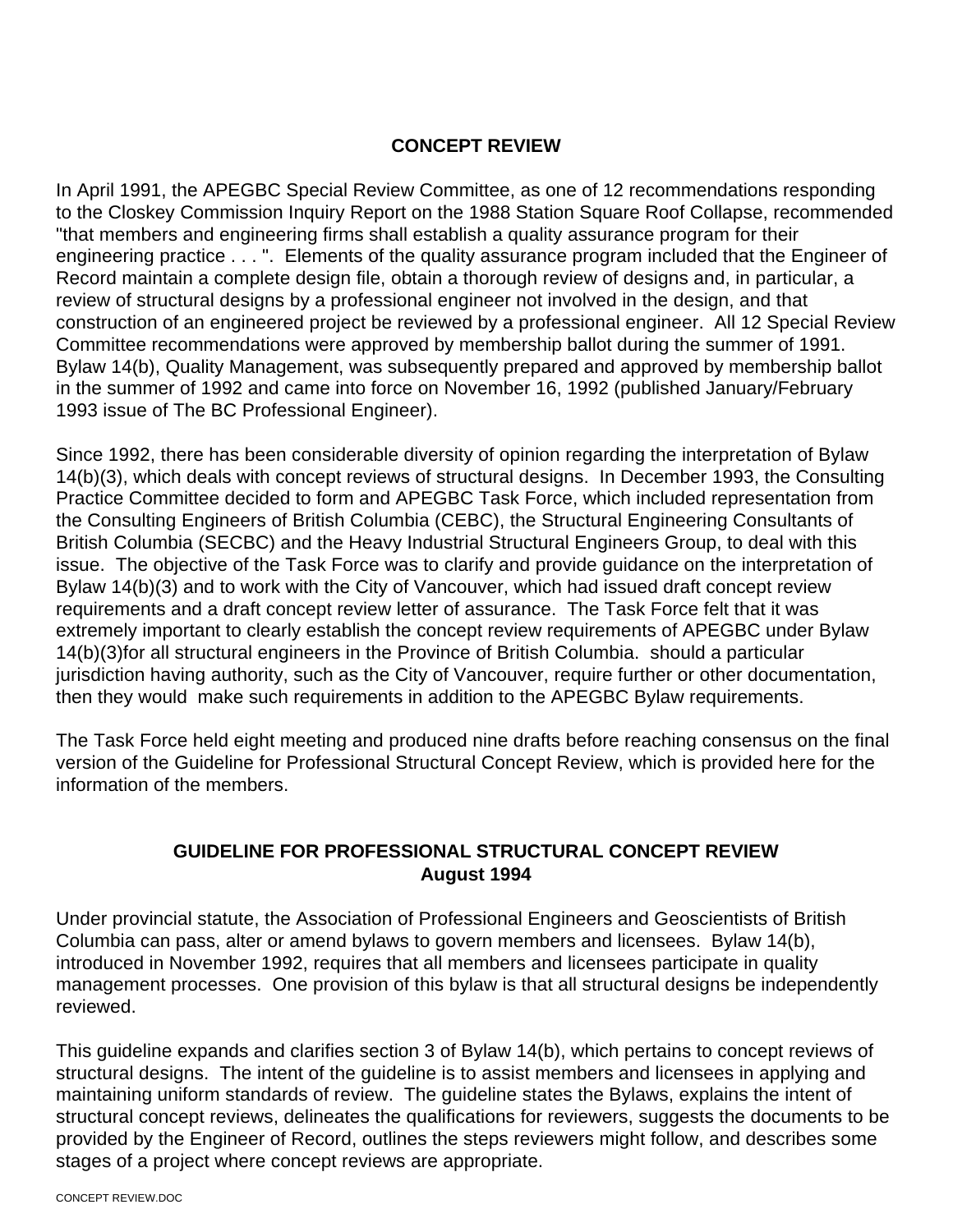## INSERT QUALITY MANAGEMENT BYLAW

#### **Intent of Structural Concept Review**

The purpose of the structural concept review is to enhance public safety. As one element in a quality management process, it provides an independent overview of the primary structural system by reviewing structural design concepts and structural system integrity.

Structural concept review is undertaken by an independent experience structural engineer to determine if the structural system is sound, the documents appear to be complete, the design parameters are relevant and the structural members are appropriately sized and detailed. Except for some smaller projects as outlined below, concept review applies to all structural designs including new buildings, alterations and additions to existing buildings, structural components and structures other than buildings.

It is important to recognized that concept review is intended to supplement, but not replace, in-house design checks.

#### **Projects Exempt from Structural Concept Review**

although Bylaw 14(b)(3) implies that all structural engineering design requires concept review, there are certain types of projects that may require structural engineering design but are exempt from concept review, including: conventional one- and two-family dwellings; and

simple structures not governed by the BC Building Code

#### **Structural Components Designed by Others**

Many projects incorporate structural components that are designed by specialty engineers retained by the component manufacturer or contractor (eg open web steel joists, precast concrete beams, etc). The Structural Engineer of Record has overall responsibility for coordinating the structural design and shall be the designated structural concept reviewer of design by specialty engineers.

The Structural Engineer of Record shall not delegate the lateral design of the primary structural system to others. An independent concept review shall always be performed on the primary seismic and wind-resisting system.

#### **Qualifications for Structural Concept Reviewers**

Engineers performing structural concept reviews shall meet the following qualifications:

- be a registered professional engineer in British Columbia;
- have a minimum of 10 years of relevant structural experience;
- be independent of the project's structural design team; and

- not be involved in the development of original design concept, preliminary design, detailed design or preparation of construction documents.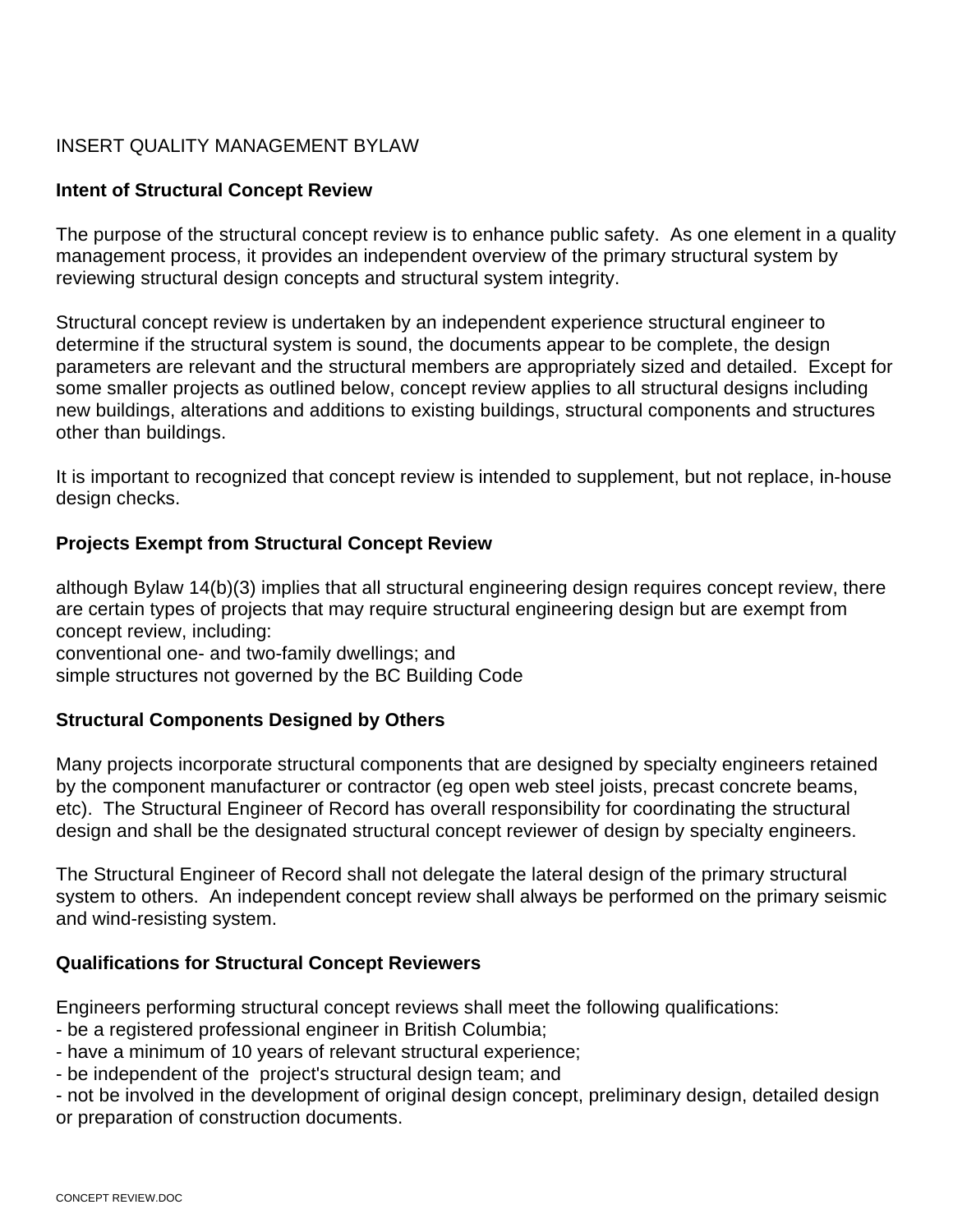Structural concept reviews may be performed by engineers within the same firm that generated the original design, provided that an independent perspective in maintained.

## **Documents to be Supplied by the Engineer of Record**

The Engineer of Record shall provide the following documents to the engineer performing the concept review:

1. All structural plans and supporting documents plus plans and supporting documents of other disciplines that may be necessary to review the structural concept, or which the reviewer requests.

2. The structural specifications, plus specification of other disciplines that may be necessary to review the structural concept, or which the reviewer requests.

3. The geotechnical report.

4. A summary sheet documenting:

- the structural system and design approach in sufficient detail to identify the lateral and vertical load resisting systems including any special or unconventional aspects;

- site-specific design data including climatic and seismic criteria;

- project-specific design parameters including seismic R value, soil bearing capacity, lateral soil pressure, pile capacity, etc

- the design loads from use and occupancy, snow, rain, wind, superimposed dead loads, mechanical and electrical equipment, and architectural features such as cladding, window-washing equipment and land-scaping; and

- any special loading conditions or performance criteria.

5. The structural design notes and calculations when requested at the discretion of the reviewer.

## **Structural Concept Review Process**

The steps for a structural concept review are as follows:

1. Review the design criteria and loads, including loads imposed by components designed by other disciplines.

2. Verify that material properties are adequately defined in the documents.

- 3. Review the concept and integrity of the gravity and lateral load resisting system.
- 4. Review the continuity of load paths for both gravity and lateral loads.

5. Review the structural plans and supporting documents to determine whether they are sufficient to identify the essential components of the structural system.

6. Perform design calculations on a representative sample of structural elements to determine whether the analysis, design and detailing generally comply with the appropriate codes and standards. (The representative sample shall be determined at the discretion of the reviewer to suit the size and complexity of the projects. At least 10% of each structural element type shall be checked: ie 10% of beams, columns, diaphragms, shear walls, etc.)

7. Discuss any concerns with the Engineer of Record.

8. Provide a formal Record of Professional Structural Concept Review to the Engineer of Record, including the attached checklist and noting any unresolved issues.

## **Structural Concept Review Options**

The requirement for structural concept review can be met at various points in the design process. Some potential scenarios are as follows: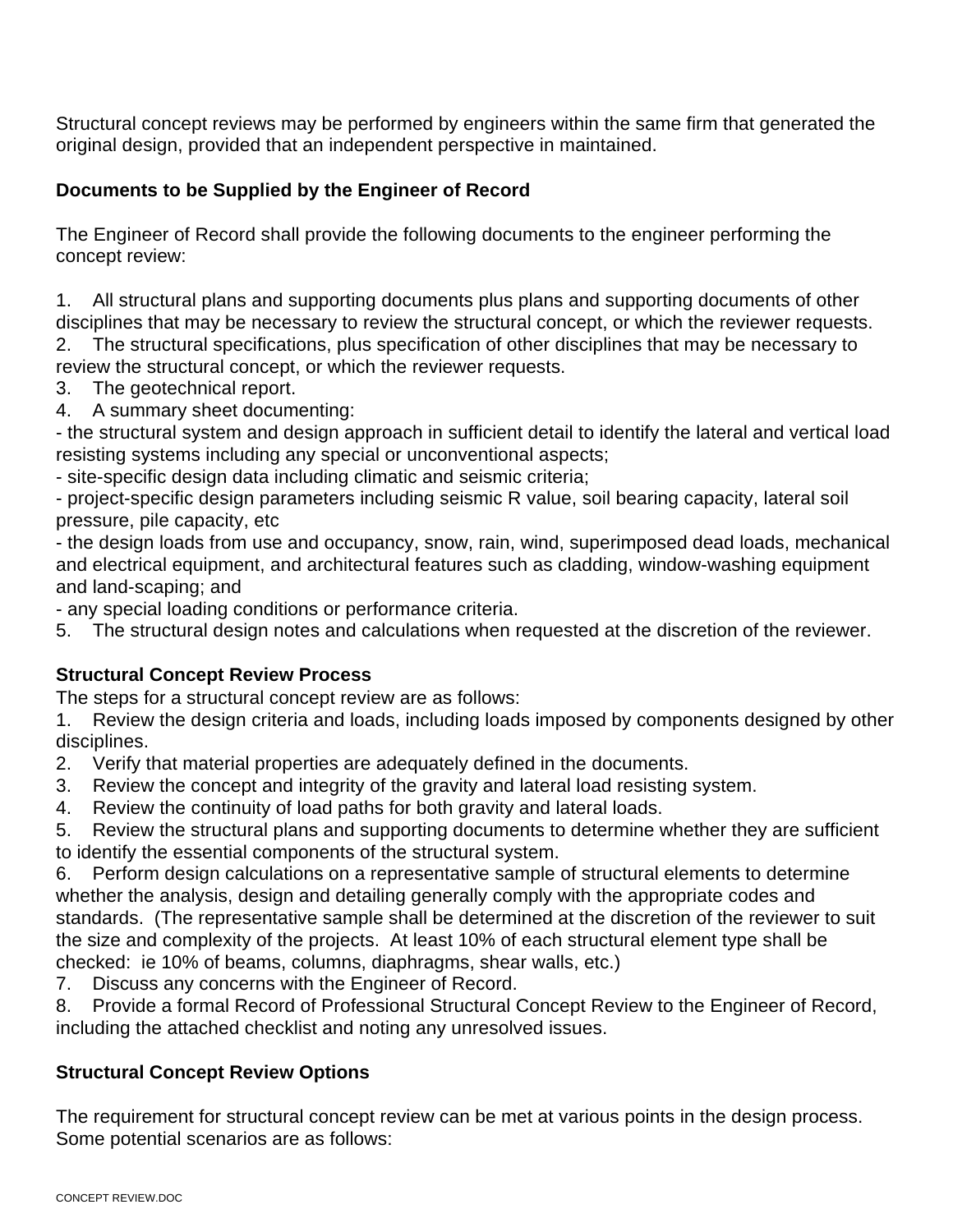- the review can be undertaken once the structural plans and supporting documents are complete, just prior to the release of a building permit;

- the review can be combined with an in-house design check once the construction documents are near completion; or

- the review can be undertaken during the design process with independent reviews at various stages of design development.

If the third method of review is chosen, then a final structural concept review is also required once all of the structural plans and supporting documents have been completed.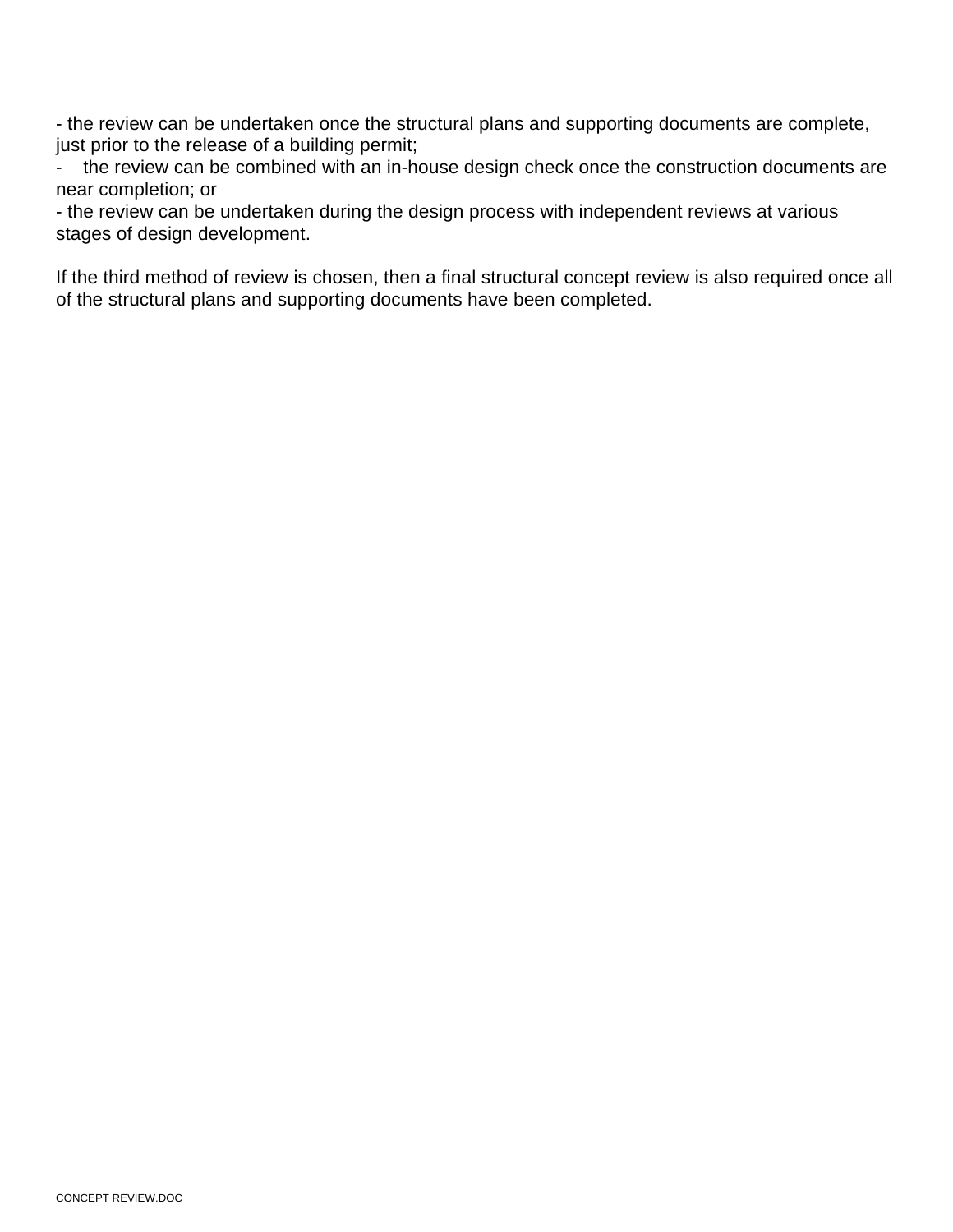# **CHECKLIST FOR PROFESSIONAL STRUCTURAL CONCEPT REVIEW**

The Structural Engineer of Record

Re:

Project Name (print) P.Eng. Name (Print)

Address of Project (print) Firm Name (print)

Legal Description of Project (print) and Address (print)

| <b>ITEM</b> |                                                                                   | <b>REVIEWED</b> |                |
|-------------|-----------------------------------------------------------------------------------|-----------------|----------------|
|             |                                                                                   | <b>Initials</b> | <b>REMARKS</b> |
|             | Design code loadings and serviceability limits.                                   |                 |                |
| 2.          | Material specifications and geotechnical recommendations.                         |                 |                |
| 3.          | Concept and integrity of the gravity load resisting system.                       |                 |                |
| 4.          | Concept and integrity of the lateral load resisting system.                       |                 |                |
| 5.          | Drawing completeness and continuity of load paths.                                |                 |                |
| 6.          | Design check of representative structural elements.                               |                 |                |
|             | Review of representative structural details.                                      |                 |                |
| 8.          | Effects on adjacent structures (seismic clearance, snow<br>buildup, foundations). |                 |                |
| 9.          | Concerns discussed with the Engineer of Record.                                   |                 |                |

## **The Concept Review Engineer**

P.Eng. Name (Print)

Firm Name (Print)

Address (Print)

**Signature**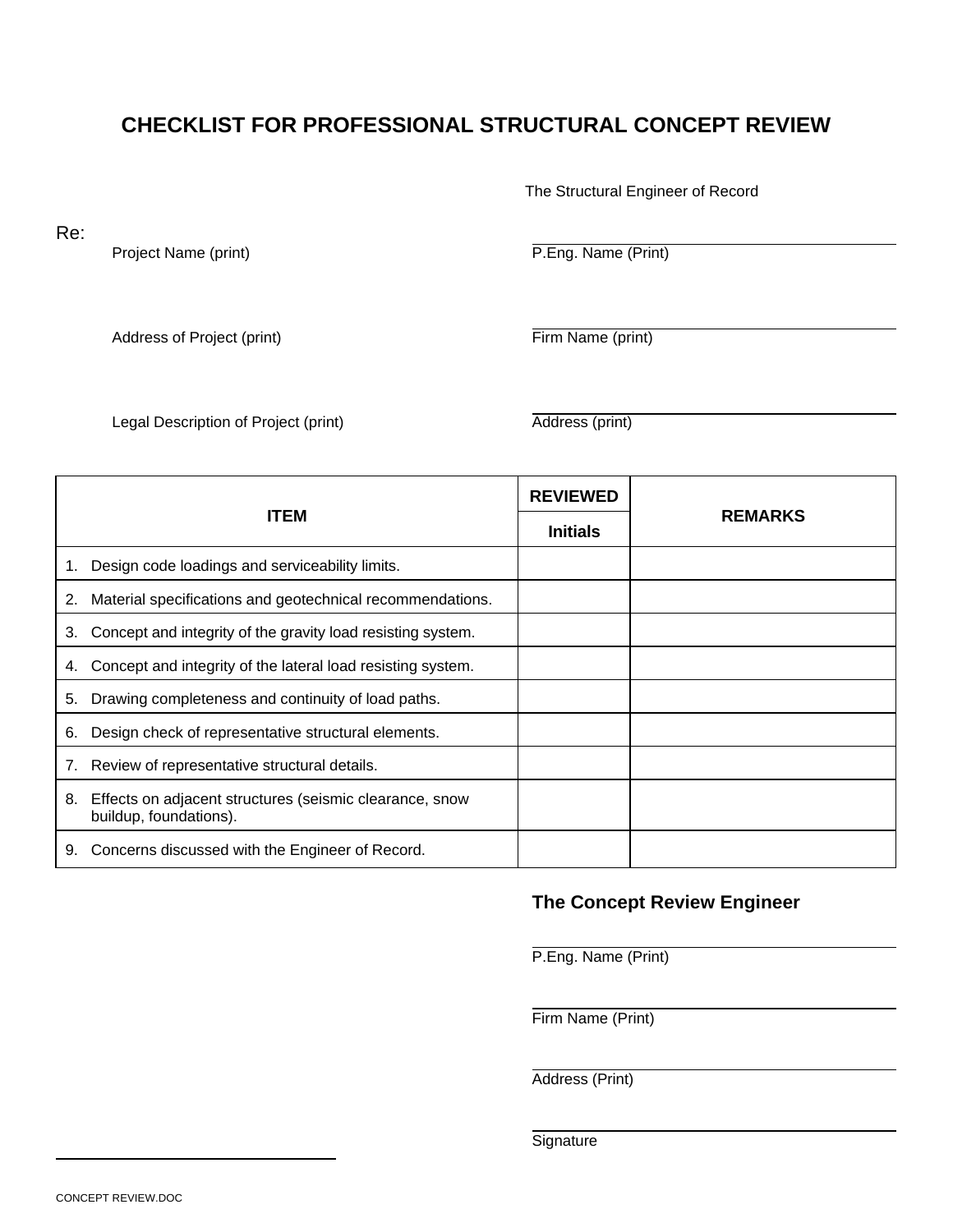Date: (yy/mm/dd)